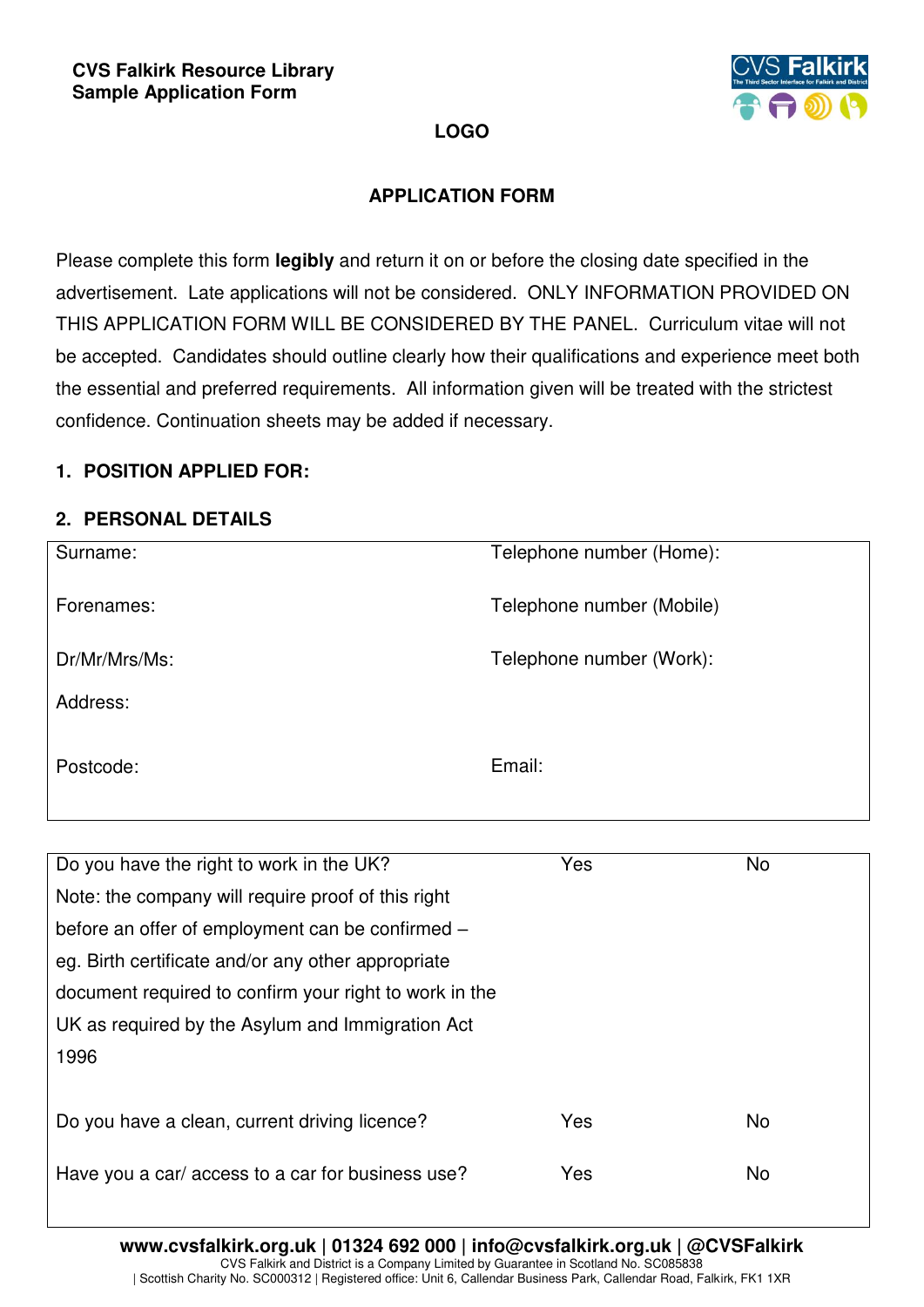

| Have you been checked by Disclosure Scotland? | Yes | No |
|-----------------------------------------------|-----|----|
|-----------------------------------------------|-----|----|

## **3. EDUCATION**

| From | To | Type of School<br>(i.e. Grammar/<br>Secondary) | Examinations taken and Qualifications Gained<br>(Specify Grades) |
|------|----|------------------------------------------------|------------------------------------------------------------------|
|      |    |                                                |                                                                  |

## **4. FURTHER/ HIGHER EDUCATION**

| From | To | Name of Institution<br>(state if Full - or- Part<br>Time) | Subjects Taken and Qualifications Gained (Specify<br>Grades or Degree Class Obtained) |
|------|----|-----------------------------------------------------------|---------------------------------------------------------------------------------------|
|      |    |                                                           |                                                                                       |

#### **5. MEMBERSHIP OF PROFESSIONAL ORGANISATIONS**

| Date Joined | Institute/ Organisation | Grade Of Membership (Where appropriate) |
|-------------|-------------------------|-----------------------------------------|
|             |                         |                                         |
|             |                         |                                         |

#### **www.cvsfalkirk.org.uk | 01324 692 000 | info@cvsfalkirk.org.uk | @CVSFalkirk**

CVS Falkirk and District is a Company Limited by Guarantee in Scotland No. SC085838 | Scottish Charity No. SC000312 | Registered office: Unit 6, Callendar Business Park, Callendar Road, Falkirk, FK1 1XR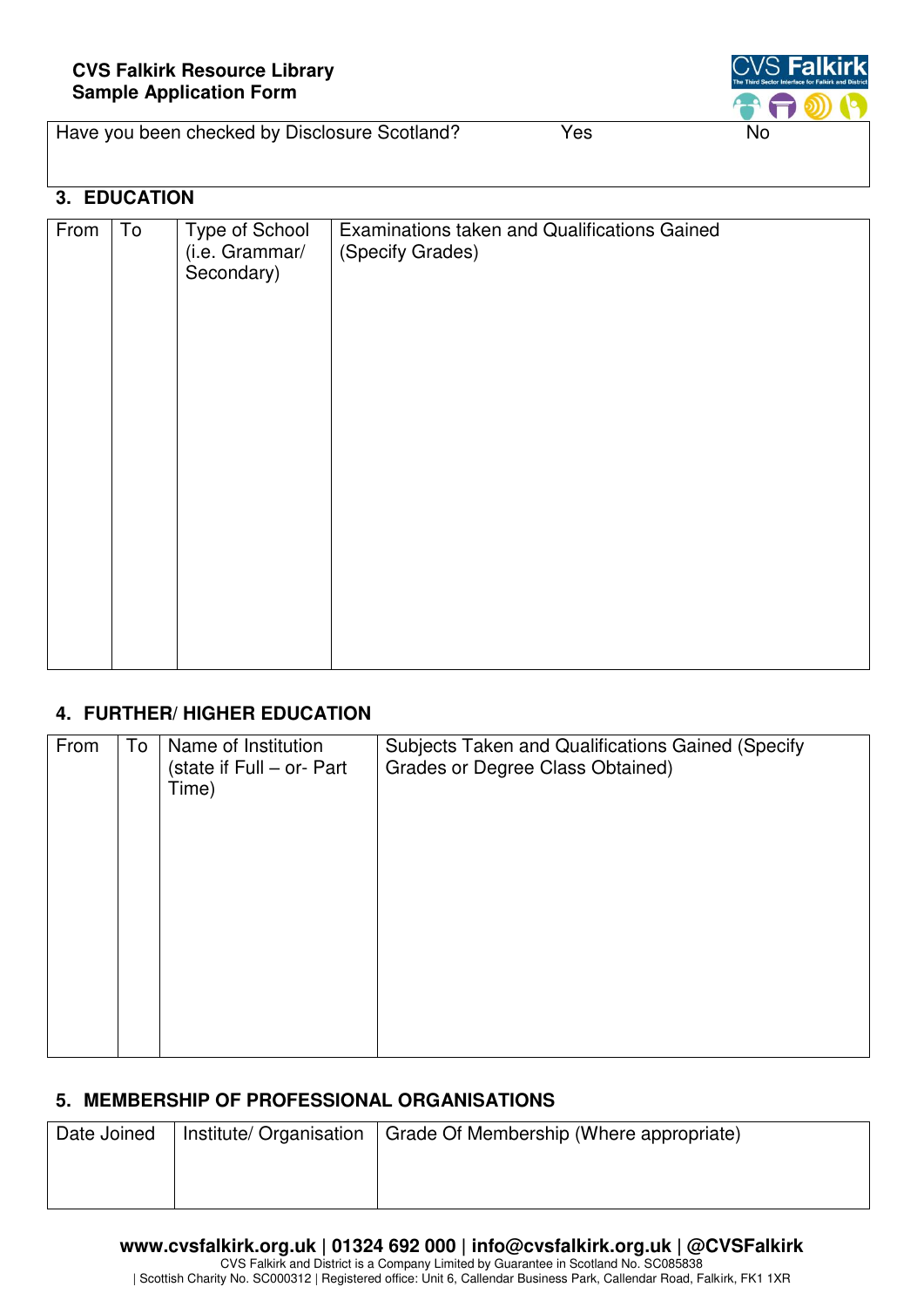#### **CVS Falkirk Resource Library Sample Application Form**



**6. EMPLOYMENT RECORD** (Please list chronologically, starting with current or last employer)

| Name and                  | From: | Job Title:                      | Final Salary and Reason for |
|---------------------------|-------|---------------------------------|-----------------------------|
| Address of                |       | Job Function/ Responsibilities: | Leaving                     |
| Employer and<br>Nature of | To:   |                                 |                             |
| Business:                 |       |                                 |                             |
|                           |       |                                 |                             |
|                           |       |                                 |                             |
|                           |       |                                 |                             |
|                           |       |                                 |                             |
|                           |       |                                 |                             |
|                           |       |                                 |                             |
|                           |       |                                 |                             |
|                           |       |                                 |                             |
|                           |       |                                 |                             |
|                           |       |                                 |                             |
|                           |       |                                 |                             |
|                           |       |                                 |                             |
|                           |       |                                 |                             |
|                           |       |                                 |                             |
|                           |       |                                 |                             |
|                           |       |                                 |                             |
|                           |       |                                 |                             |
|                           |       |                                 |                             |
|                           |       |                                 |                             |
|                           |       |                                 |                             |
|                           |       |                                 |                             |
|                           |       |                                 |                             |
|                           |       |                                 |                             |
|                           |       |                                 |                             |
|                           |       |                                 |                             |
|                           |       |                                 |                             |
|                           |       |                                 |                             |
|                           |       |                                 |                             |
|                           |       |                                 |                             |
|                           |       |                                 |                             |
|                           |       |                                 |                             |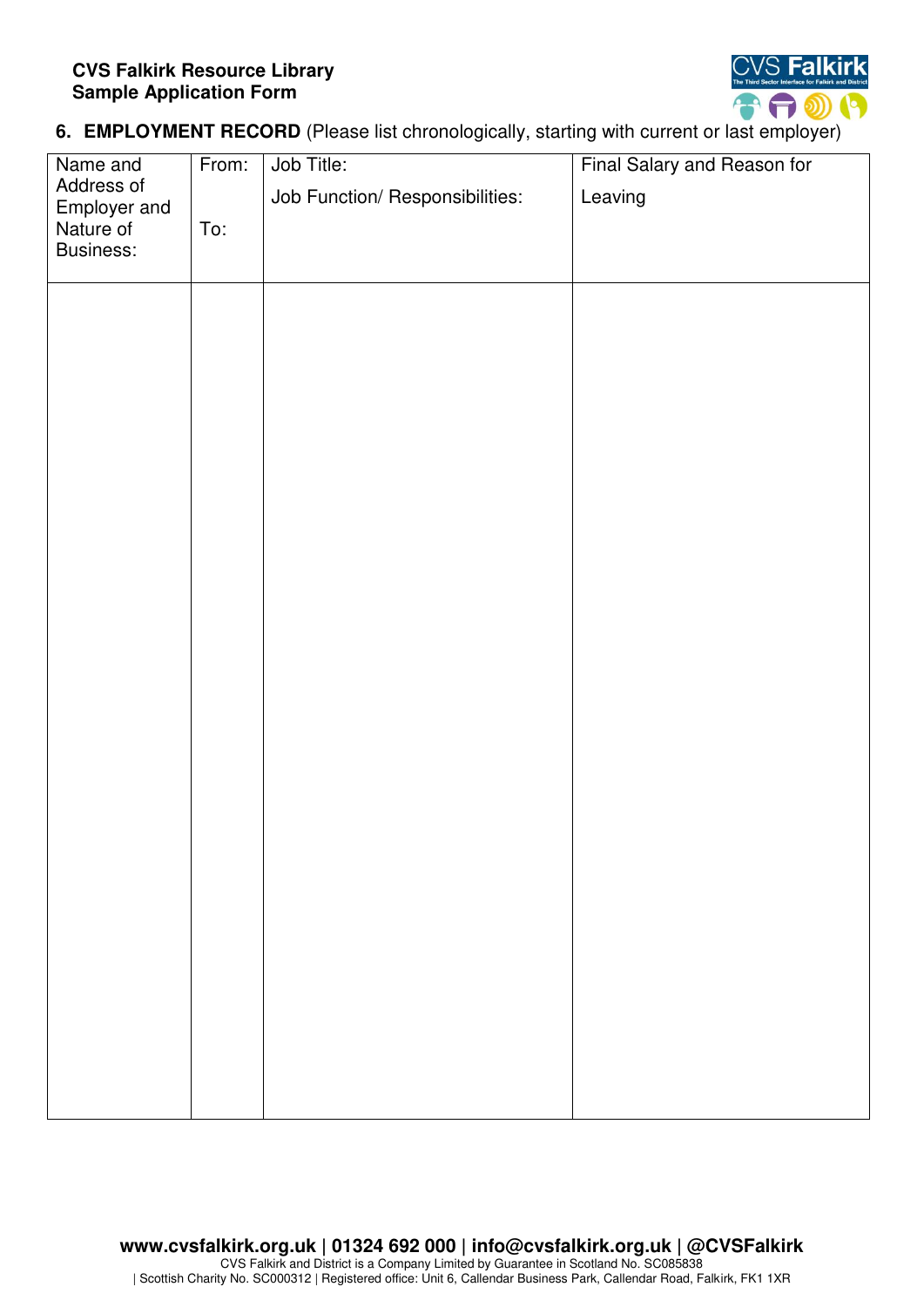

## **7. TRAINING**

Details of training courses attended and awards achieved, including dates, if appropriate

### **8. SUITABILITY FOR THIS POSITION**

Please tell us why you wish to work with children.

### **9. EXPERIENCE**

Please detail any training, work paid or voluntary you have undertaken or been involved in which is relevant to this position.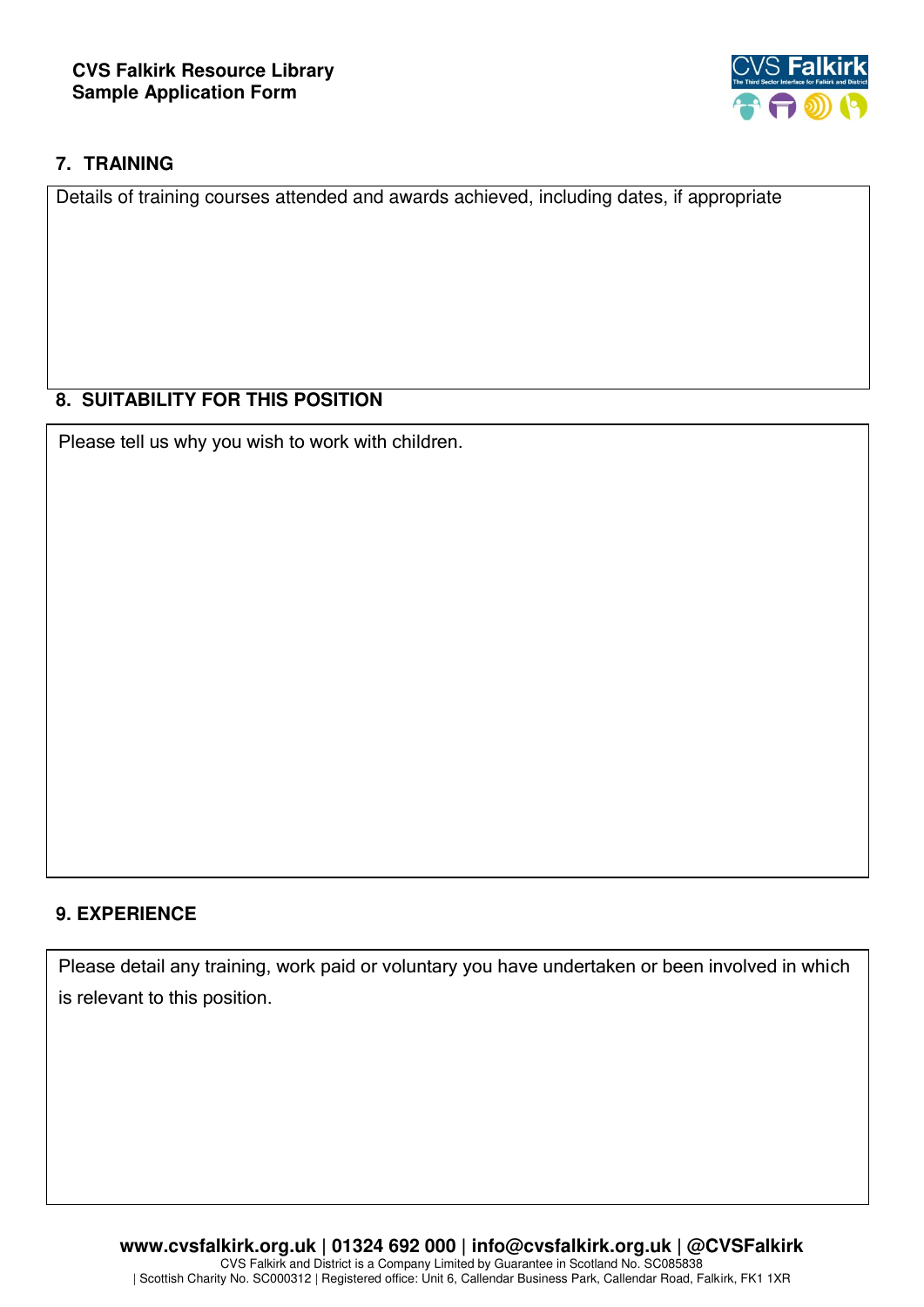

## **10. ABILITIES, SKILLS & KNOWLEDGE**

Please use this section to tell us the kind of attributes you could bring to the team and the reasons why you think that this role would be suited to you (NB this should include examples of how you meet the person specification):